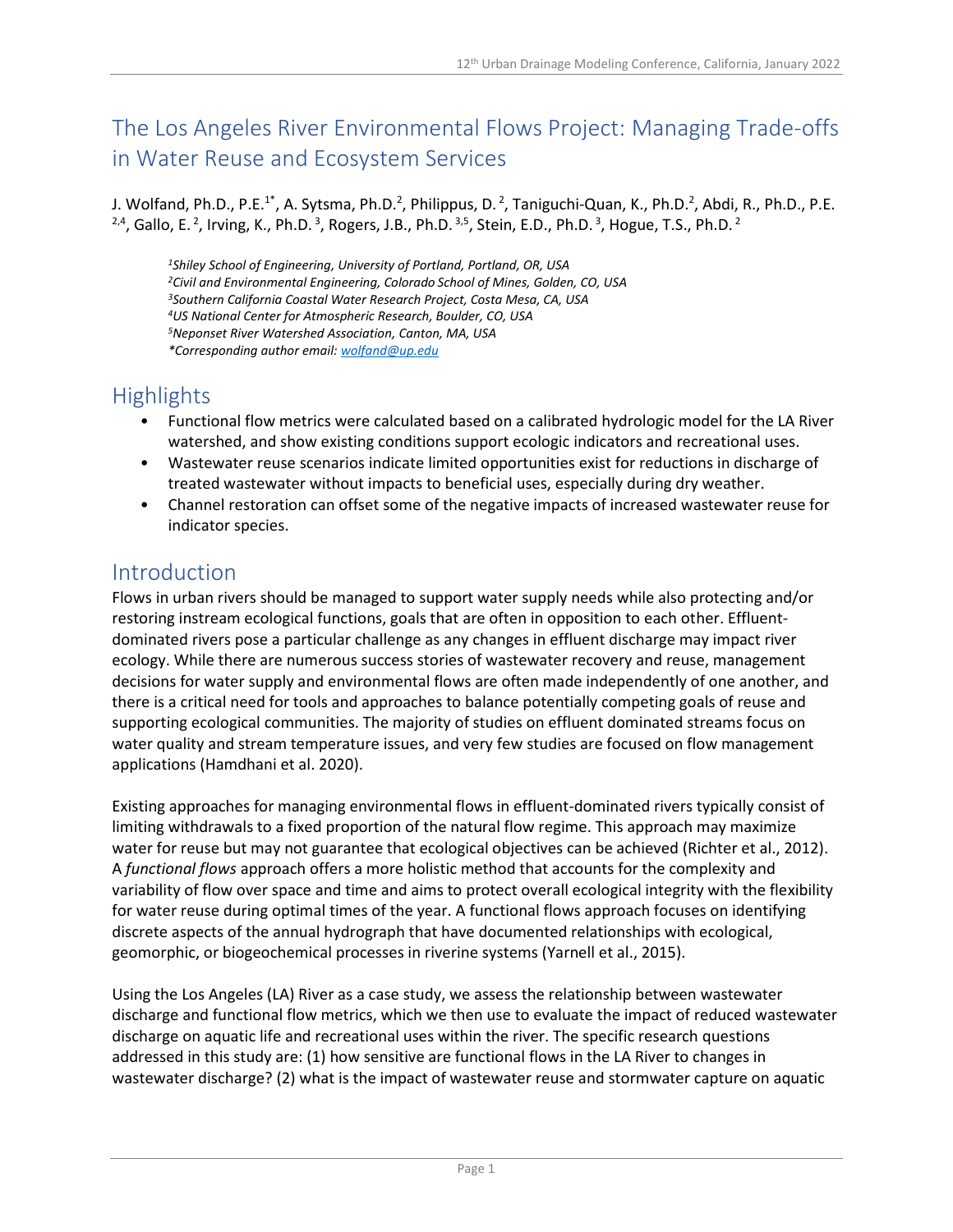life and recreational uses in the river? and (3) to what extent can channel restoration offset these flow reductions?

### Methodology

The methods used for this study are based on the coupling three models: (1) a hydrologic model of the LA River watershed; (2) a hydraulic model of the LA River and major tributaries; and (3) an ecological model. Baseline condition models were calibrated and validated under existing conditions. The baseline condition models were then altered to simulate the impact of water reuse and flow reductions and channel restoration.

#### **Baseline conditions**

A hydrologic model was created in EPA SWMM for the LA River watershed with an hourly time step from WY 2011 to 2017. The model was calibrated from WY 2011 to 2013 and validated from WY 2014 to 2017 at 7 gaged locations throughout the watershed (4 on the mainstem, 3 on tributaries). A hydraulic model was created by combining existing HEC-RAS models for the river and updating channel geometry and Manning's roughness based on field observations. The hydraulic model was run under steady state conditions and produced rating curves linking discharge to velocity, channel depth, and shear stress.

Priority focal habitats and endmember species that represent a range of tolerances for each habitat were identified using observational data from the LA region. "Flow-ecology" curves relating key hydrologic and hydraulic conditions to the probability of occurrence, or the probably of being able to complete specific life-history requirements, were then created for each focal species.

#### **Water re-use scenarios**

Potential wastewater discharge scenarios were generated using a Monte Carlo approach. Historic discharge timeseries from the wastewater treatment plants from WY 2011 to 2017 were randomly scaled by 0 to 100%. In addition, 100% and 50% reduction of dry-weather stormdrain discharge scenarios were simulated. Discharge was evaluated at 12 reporting nodes along the mainstem to evaluate the impact of reduced wastewater discharge on recreation and aquatic life. Functional flow metrics, such as dry-season baseflow magnitude and wet season timing, were determined using the Functional Flows Calculator API client package in R (version 0.9.7.2, [https://github.com/ceff](https://github.com/ceff-tech/ffc_api_client)tech/ffc api client).

Using the results of the hydrologic modelling for a range of treatment plant discharge and stormwater reuse conditions (i.e., 0%, 25%, 50%, 75%, and 100% reduction in discharge) for wet and dry seasons, the hydraulic model was used to simulate the effects of in-stream and riparian restoration alternatives, including reshaping of low flow channels, terraces banks, and changes to channel bed material. The potential for these restoration alternatives to offset negative impacts to indicator species was evaluated by comparing the results to two thresholds: (i) baseline condition velocity, channel depth, and shear stress; and (ii) ideal velocity, channel depth, and shear stress for existing and potentially supported species.

### Results and discussion

Sensitivity curves that relate potential changes in treated wastewater discharge to changes in functional flows show that a 4% decrease in current treated wastewater discharge may negatively impact habitat for indicator species during the dry season [\(Figure 1\)](#page-2-0). More opportunity exists for wastewater reuse during the wet season, when current treated wastewater discharge may be reduced by 24% with minimal impacts to ecology and recreation. Initial results show that in-stream restoration (e.g., low flow